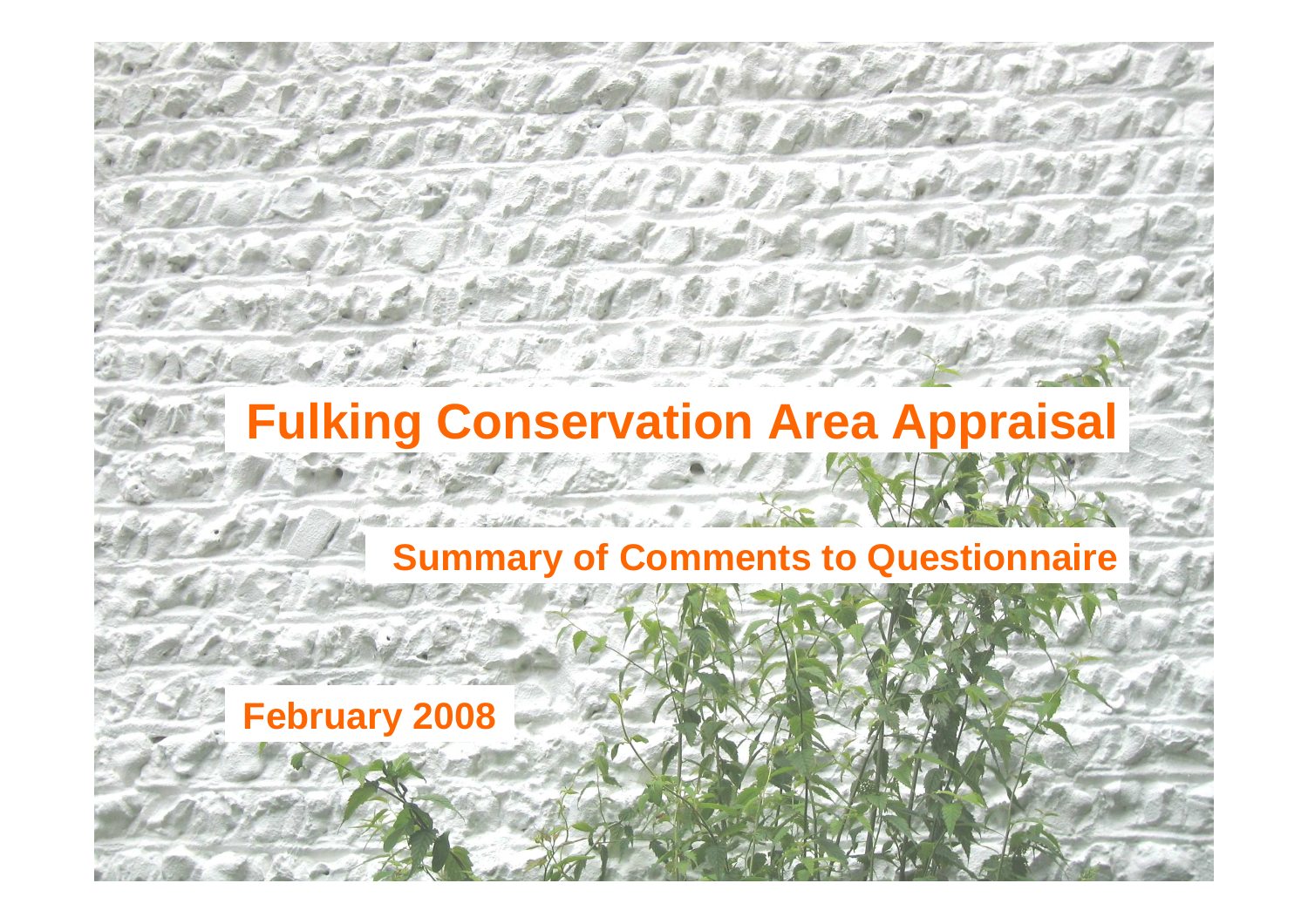### **Issues and Options Consultation Exercise February – March 2008**

In November 2007, the Council held a public meeting and an exhibition to illustrate the work that had been carried out on Fulking Conservation Area Appraisal over the proceeding months. The public meeting was held in the Church Hall, the Street, Fulking on Thursday 12<sup>th</sup> November 2007. The exhibition was held in Hurstpierpoint Library, Trinity Road, Hurstpierpoint from Monday 26<sup>th</sup> November until Friday 7<sup>th</sup> December. The exhibition panels were also made available on the Council's website: www.midsussex.gov.uk/planningpolicy.

The exhibition included a detailed assessment of the character of the conservation area, suggested a number of changes to the boundary and provided some potential ideas for enhancement. Questionnaires relating to the draft management proposals were made available at all of the locations listed above. The deadline for the receipt of comments was Friday 14<sup>th</sup> December 2007.

This document summarises the comments the Council received to the questionnaire and sets out responses prepared by officers on behalf of the Council to the main issues raised. Wherever possible suggestions made by the public have been included in the appraisal document.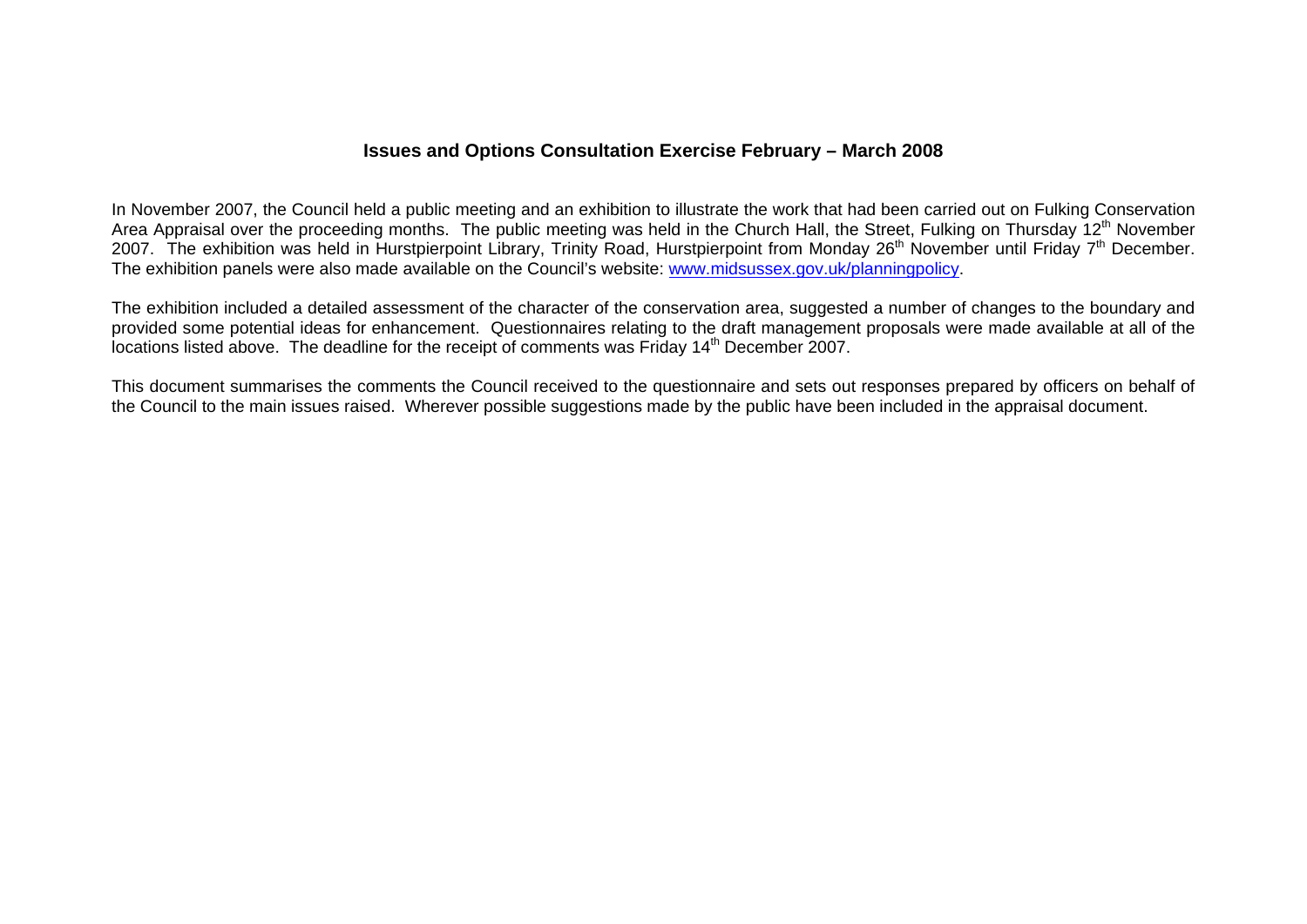### **SUMMARY OF COMMENTS TO FULKING CONSERVATION AREA APPRAISAL QUESTIONNAIRE**

**Question 1. Do you agree with boundary changes?** 

Yes – 5 No – 5

#### **Additional comments**

| <b>Respondent</b> | <b>Comments</b>                                                                                                           |
|-------------------|---------------------------------------------------------------------------------------------------------------------------|
| Mr A Brooks       | Originally thought that there might be some merit in including Clappers Lane – due to presence of Cabbage Patch,          |
|                   | Knowle House, Brook House, Rose House and Rose Cottage – however, now believe that it is not suitable.                    |
| K. Watson         | Feels that the conservation area should encompass the whole of the village, including Clappers Lane, properties to the    |
|                   | east of the main street and properties to the north of the Shepherd and Dog                                               |
| Mr C. Goodridge   | The whole of the village should be included, from the cricket grounds up Clappers Lane, the properties either side of the |
|                   | road going west towards Poynings and the properties to the west between the Street and Perchings. Surely it is the        |
|                   | village as a whole that needs conserving not just certain buildings?                                                      |
| Mr R. Corner      | Agrees with the proposed changes and in addition, would like North Town Field and all land from Kent Cottage to Preston   |
|                   | Nomands included.                                                                                                         |
| Mr J. Sapsted     | Land overlooking the conservation area, which effects the beauty of the landscape (i.e. Stamners Hill, the Nutshell and   |
|                   | the new illegal stainless steel chimney.                                                                                  |
| Mrs C. Sapsted    | Areas overlooking the conservation area should be included. For example, the Nutshell in Stammer Hill with the shed,      |
|                   | stainless steel chimney and washing line totally destroy the beauty of the area.                                          |
| Mrs P.L.M.        | The boundary should be enlarged to include North Town Field, as the reservoir for the pumps and fountain are located      |
| Robinson          | under it. Clappers Lane should also be included as there are Art Deco pre-war farm cottages and Cabbage Patch (which      |
|                   | is a c. $16th$ Century cottage). The surrounding countryside needs protection, as development on this area would ruin the |
|                   | concept of the conservation area.                                                                                         |
| Dr A. Taylor      | Include Clappers Lane – especially the southern end.                                                                      |
| Mrs P. Rowland    | No need to extend any further, certainly not Clappers Lane, as suggested at the public meeting. They [the houses in       |
|                   | Clappers Lane] have no merit whatsoever.                                                                                  |
| Miss D.B. Bradley | The greater protection to the village is wholly good.                                                                     |
| and Miss J. Money |                                                                                                                           |
| Mrs J. Vaughan    | North Town Field should be included as it is a most valuable asset and provides not only a play area but a venue for      |
|                   | village functions held annually, such as barn dances and theatre productions.                                             |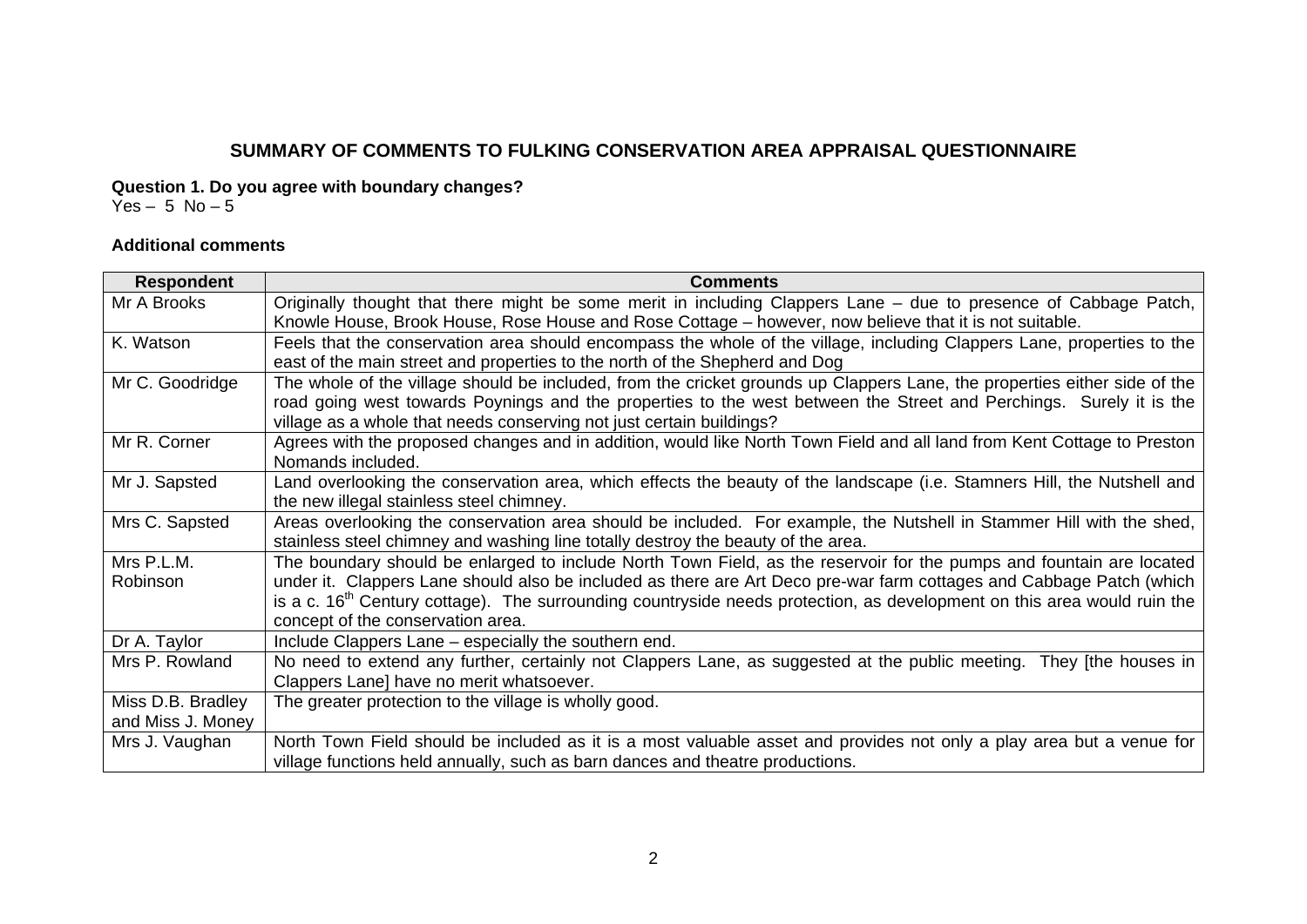# **Question 2. What are the special features of the Conservation Area that contribute to its character and appearance?**

| <b>Respondent</b>                      | <b>Comments</b>                                                                                                                                                                                                                                                                                                                                                                                                                   |
|----------------------------------------|-----------------------------------------------------------------------------------------------------------------------------------------------------------------------------------------------------------------------------------------------------------------------------------------------------------------------------------------------------------------------------------------------------------------------------------|
| Mr A Brooks                            | Ram pump, pub, the many old buildings and the views.                                                                                                                                                                                                                                                                                                                                                                              |
| K. Watson                              | particularly value the various styles of architecture through the centuries, giving the village a unique feel. I also value<br>the feeling of space within the village and therefore believe that the village should remain at its current size. This is part<br>of its charm and character. I fell strongly that there should be no additional development, whether it be private or as part<br>of an affordable housing scheme. |
| Mr C. Goodridge                        | Maintaining the small size of the village, including the sizes of the current properties. No additional housing should be<br>allowed, as there is no infrastructure to support them and this includes affordable housing.                                                                                                                                                                                                         |
| Mr R. Corner                           | Flint.<br>Variety of house ages and styles.<br>Setting – the setting of Fulking is important and development of adjacent areas would adversely impact upon the<br>conservation area.                                                                                                                                                                                                                                              |
| Mr J. Sapsted                          | The stream which Fulking was built around and which John Ruskin writes about. The South Downs, which overlook the<br>village. The Shepherd and Dog public house, which is now the centre of village life. The Grade II listed buildings, which<br>give the village its character.                                                                                                                                                 |
| Mrs C. Sapsted                         | The South Downs overlooking the village. The Shepherd and Dog pub with the adjoining stream. The many varied<br>properties, in particular those Grade II listed, with their varied histories.                                                                                                                                                                                                                                     |
| Anonymous                              | Most certainly the houses - different types, ages blend very well. The local farmers and landowners have also<br>contributed over the years to the overall look of the village.                                                                                                                                                                                                                                                   |
| Mrs P.L.M.<br>Robinson                 | Fulking is an old Sussex hamlet or rural village, which forms the main view from the Devils Dyke - the famous beauty<br>spot. It is also possibly going to be in a national park. The whole village/parish needs conserving to protect it from<br>development.                                                                                                                                                                    |
| Dr A. Taylor                           | Older houses, thatched properties, cottage gardens and green space.<br>Views between the properties to the countryside beyond.                                                                                                                                                                                                                                                                                                    |
| Mrs P. Rowland                         | Flint walls. The backdrop of the Downs. The size of the village - compactness. The ability to see the Downs between<br>the properties from The Street.                                                                                                                                                                                                                                                                            |
| Mr R. Rowland                          | The many types of architecture. The special small size of the village. The North Town Field and in particular, the<br>remarkably vibrant social life of the village.                                                                                                                                                                                                                                                              |
| Miss D.B. Bradley<br>and Miss J. Money | The site alongside the Downs is vitally important but also the architectural quality.                                                                                                                                                                                                                                                                                                                                             |
| Mrs J. Vaughan                         | Character and unspoilt nature of the area.                                                                                                                                                                                                                                                                                                                                                                                        |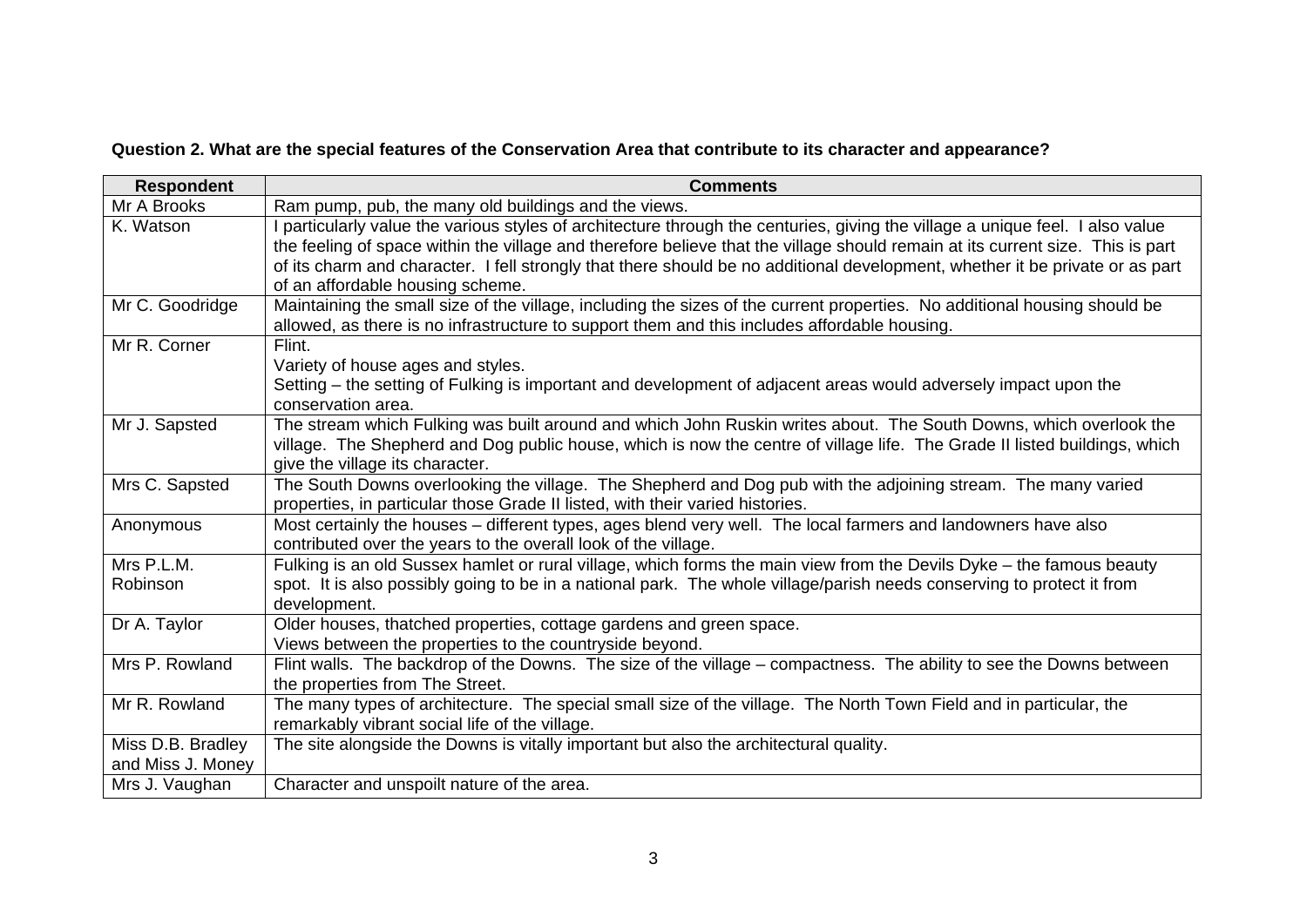# **Question 3. Is there anything causing harm to the character and appearance of the Conservation Area?**

| <b>Respondent</b>                      | <b>Comments</b>                                                                                                                                                                                                                                                                                                                                                           |
|----------------------------------------|---------------------------------------------------------------------------------------------------------------------------------------------------------------------------------------------------------------------------------------------------------------------------------------------------------------------------------------------------------------------------|
| Mr A Brooks                            | The continuous extensions being added to all the dwellings.                                                                                                                                                                                                                                                                                                               |
| K. Watson                              | The lack of off road parking for some properties is harming the view of the village in my opinion. There is definitely a<br>need for additional parking. There has also been the addition of some large security gates within the Street, which have<br>changes the 'open feel' of the village. Maybe planning permission should have been requested before installation. |
| Mr C. Goodridge                        | The influx of large 'security' gating which should not have been allowed and perhaps should be removed. Constant street<br>parking, especially tradesmen's vehicles (vans), detract from the street scene far more than overhead wires and satellite<br>dishes.                                                                                                           |
| Mr R. Corner                           | MSDC Bins! Should have black bags instead.<br>Phonelines – replace with fibre-optic cable from Poynings exchange to all Fulking houses (or at least those in<br>conservation area). We're happy to be guinea pigs!                                                                                                                                                        |
| Mr J. Sapsted                          | The new plastic dustbins supplied by the Council should be replaced or got rid of. Parked cars and road signs should be<br>reduced – 20mph limit doesn't work. Road humps would without detracting from the look of the village. Provide car<br>parking outside the village. Better cleaning of gutters and drains to prevent flooding in the village.                    |
| Mrs C. Sapsted                         | The new plastic bins, which can't always be hidden like the smaller dustbins. Road sweeping and cleaning of drains to<br>prevent flooding. This should be done by Mid Sussex District Council.                                                                                                                                                                            |
| Anonymous                              | Ugly extensions that have not been thought through. Too many road signs.                                                                                                                                                                                                                                                                                                  |
| Mrs P.L.M.<br>Robinson                 | Any development will ruin the rural character. There is an illegal mobile home in Clappers Lane with temporary<br>permission until September 2011, which should not be renewed, as it is in full view of Devils Dyke and could attract more<br>development in that area.                                                                                                  |
| Dr A. Taylor                           | The trend of extending properties – particularly this of high visual profile (i.e. visible from the street or the Downs).                                                                                                                                                                                                                                                 |
| Mrs P. Rowland                         | The new bins that can't be moved off the Street because they have nowhere to go. Speak to residents concerned and<br>get them to sort it out with Mid Sussex.                                                                                                                                                                                                             |
| Mr R. Rowland                          | Too many visitors and 'rat run' drivers in cars. Not nearly enough public transport.<br>Gypsy caravan – Mid Sussex District Council will not enforce orders made by the Planning Inspectorate.                                                                                                                                                                            |
| Miss D.B. Bradley<br>and Miss J. Money | Too much parking!!                                                                                                                                                                                                                                                                                                                                                        |
| Mrs J. Vaughan                         | Large wooden gates - 2 houses have recently had these added to properties and does not enhance the appearance of<br>the Street.                                                                                                                                                                                                                                           |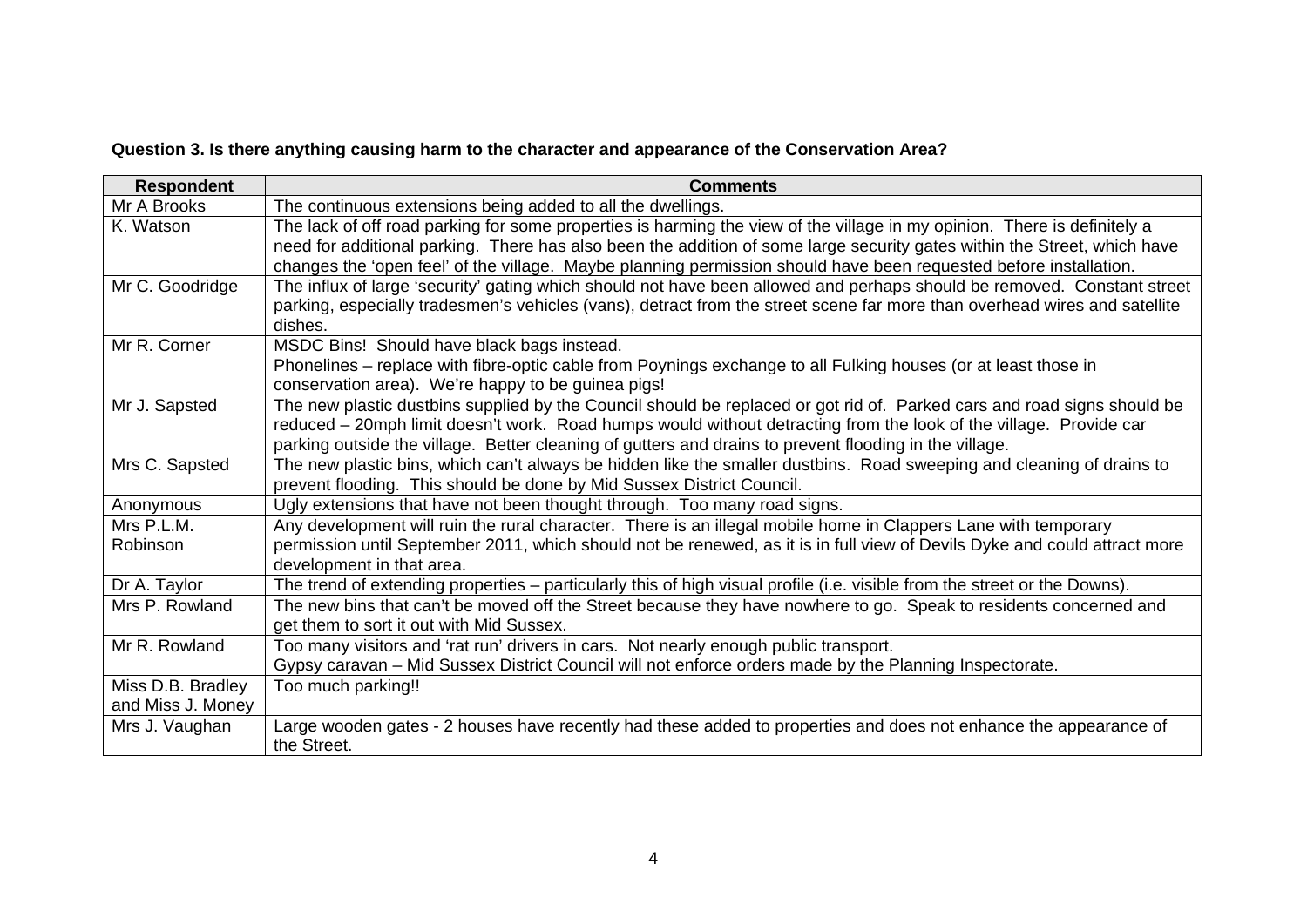#### **Question 4. Do you agree with Ideas for enhancement?**  Yes – 9 No – 3

#### **Additional comments**

| Respondent      | <b>Comments</b>                                                                                                                         |
|-----------------|-----------------------------------------------------------------------------------------------------------------------------------------|
| K. Watson       | Not totally! I believe owners do maintain the hedges etc. and the street scene overall is well presented. I do not see a                |
|                 | need for improvement to the Backway, as this track is perfectly adequate for walkers and horses. I have no objection to                 |
|                 | masts, wires and satellite dishes, as they are a part of life in the 21 <sup>st</sup> Century. However, I do believe that if used, they |
|                 | should be positioned considerately and sympathetically.                                                                                 |
| Mr C. Goodridge | The Backway does not require improving as this could encourage cyclists to use it more often and at speed. It is primarily              |
|                 | for horses and walkers and I have never experienced a problem with them.                                                                |
| Mrs P.L.M.      | No car parks, as this would attract more traffic.                                                                                       |
| Robinson        |                                                                                                                                         |
| Mrs J. Vaughan  | I think that the Backway is best left as a path for walkers and horse riders. Widening it would encourage traffic/cars to               |
|                 | use it as well as parking, which is not wanted.                                                                                         |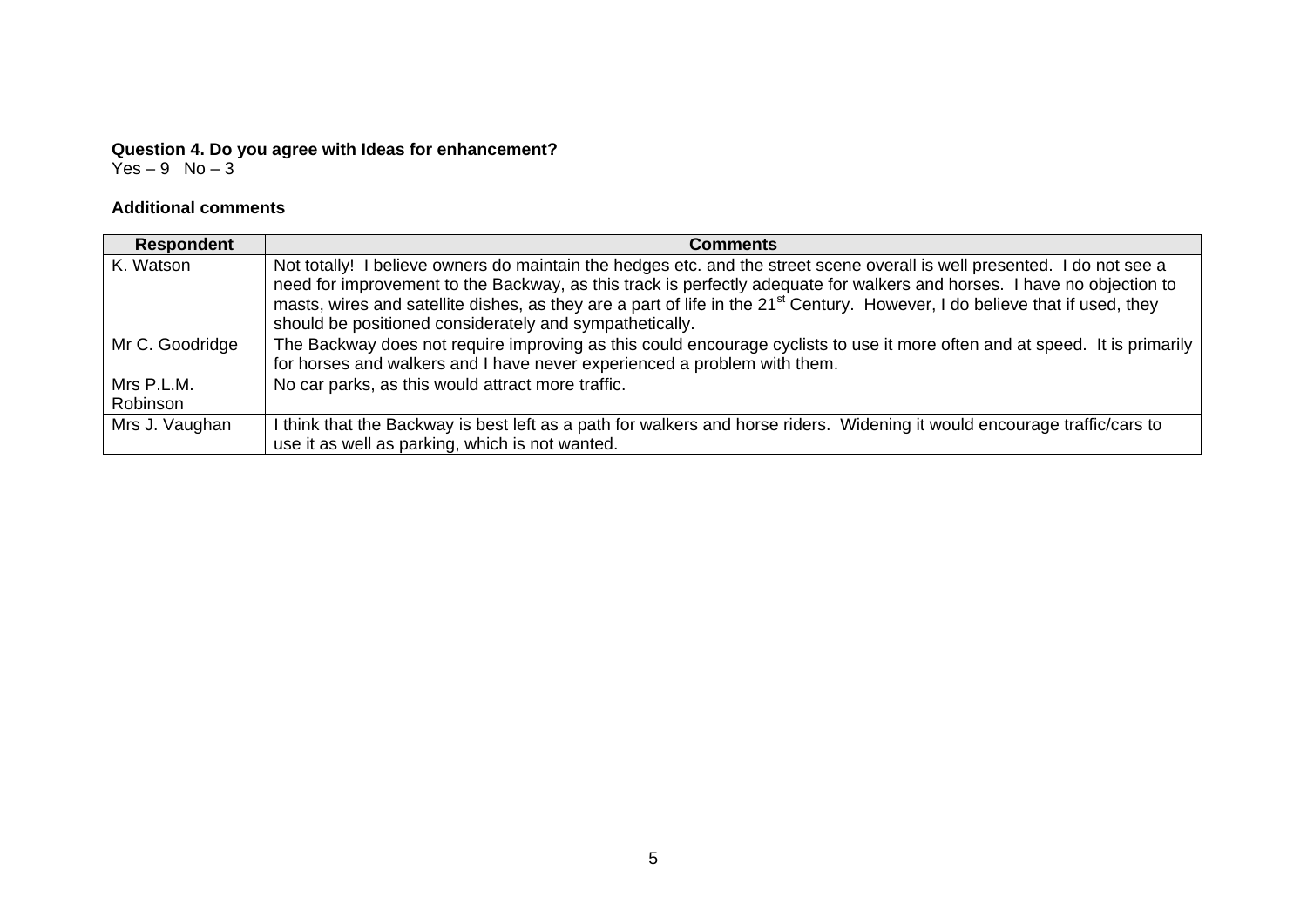# **Question 5. Do you have any additional ideas for enhancement?**

| <b>Respondent</b> | <b>Comments</b>                                                                                                                                                                                                                                    |
|-------------------|----------------------------------------------------------------------------------------------------------------------------------------------------------------------------------------------------------------------------------------------------|
| Mr A Brooks       | Car park and new village hall.                                                                                                                                                                                                                     |
| K. Watson         | Additional parking – see comments to question 6. Consistency with planning consents within the village. Also serious<br>consideration for large extensions to existing properties, as these will gradually change the demographics of the village. |
|                   | value the village as the small community that it currently is.                                                                                                                                                                                     |
| Mr C. Goodridge   | Parking restrictions in the Street. How else can the traffic flow be maintained? Properties with off-road parking should                                                                                                                           |
|                   | encourage visitors or tradesmen to use it.                                                                                                                                                                                                         |
| Mr J. Sapsted     | Restore the village Ram pump to working order. This was provided by John Ruskin and Henry Willett. Restore the                                                                                                                                     |
|                   | original street light, which still exists.                                                                                                                                                                                                         |
| Mrs C. Sapsted    | Restore the village Ram pump to working order and restore the original street light.                                                                                                                                                               |
| Anonymous         | Introduce 'Quiet Lanes' – Clappers Lane and the Street are used as cut-throughs. Quiet lanes would encourage                                                                                                                                       |
|                   | walkers in particular.                                                                                                                                                                                                                             |
| Mrs P.L.M.        | Better bus service.                                                                                                                                                                                                                                |
| Robinson          | Double yellow lines just down by the pub on the bends but not down the main Street.                                                                                                                                                                |
| Dr A. Taylor      | Cobbling the Street to slow traffic down.                                                                                                                                                                                                          |
| Mrs P. Rowland    | Limit new build except on brownfield and this should be affordable housing. Stop this constant desire to extend                                                                                                                                    |
|                   | properties to make them larger and larger.                                                                                                                                                                                                         |
| Mr R. Rowland     | Total ban on new build houses except for affordable housing. Possibly introduce chicanes in the Street.                                                                                                                                            |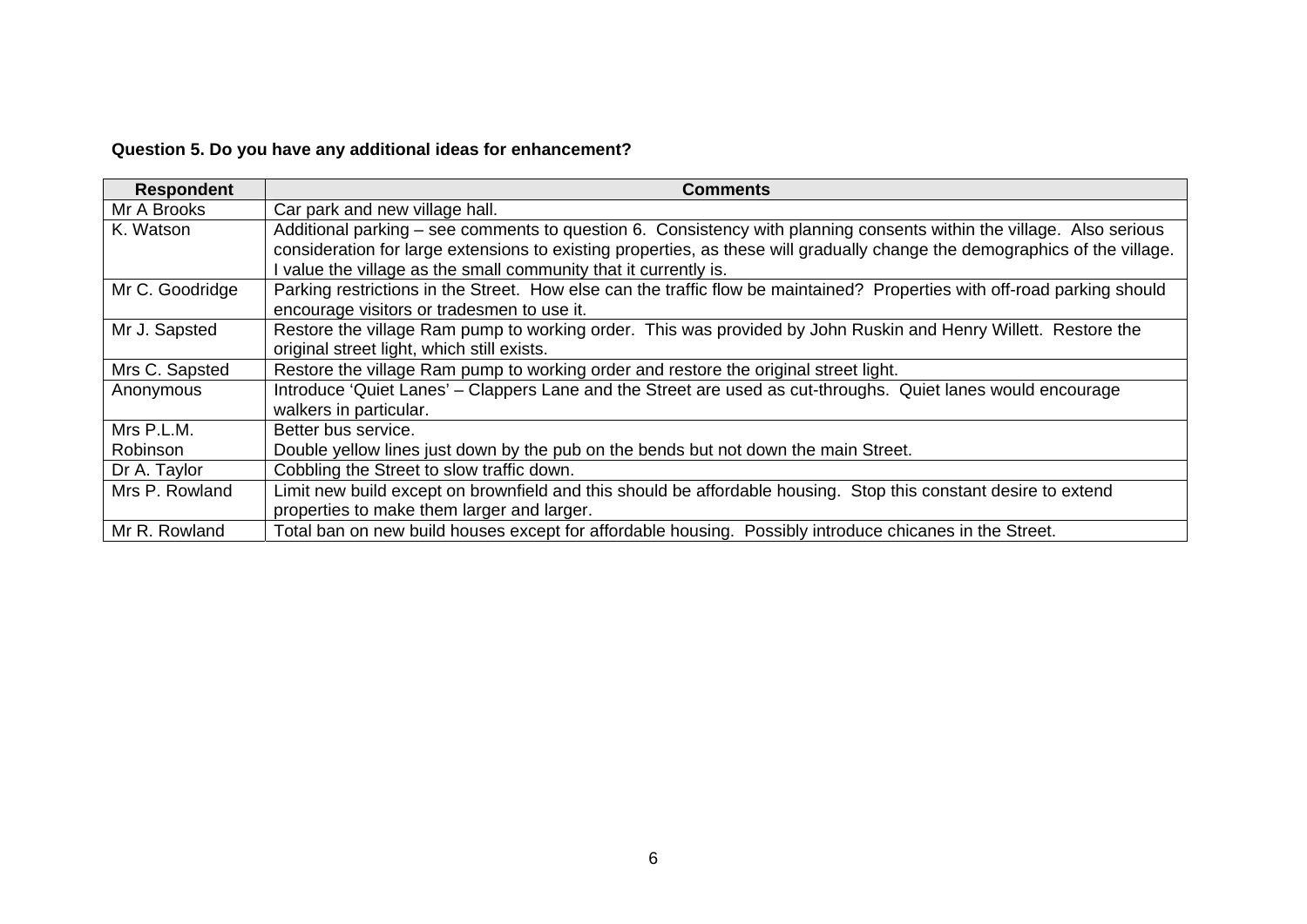**Question 6. One of the suggested ideas for enhancement is to provide additional public car parking in the village. Do you think there is a need for this and can you make any suggestions where additional public car parking could be provided?** 

| <b>Respondent</b>                      | <b>Comments</b>                                                                                                                                                                                                                                                                                                                                                                         |
|----------------------------------------|-----------------------------------------------------------------------------------------------------------------------------------------------------------------------------------------------------------------------------------------------------------------------------------------------------------------------------------------------------------------------------------------|
| Mr A Brooks                            | Need yes. In the field on the south west side of the road next to the pub and a new village hall.                                                                                                                                                                                                                                                                                       |
| K. Watson                              | I totally agree that additional parking in necessary both of safety grounds and to enhance the overall street scene. As<br>many of the properties to the west end of the village do not have street parking, I think this facility should be somewhere<br>in the fields to the west of the Shepherd and Dog.                                                                            |
| Mr C. Goodridge                        | If parking restrictions are put in place, residents without off-road parking at the western end of the Street could have a<br>limited number of private spaces on North Town Field and public car park could be in the field west of the Shepherd and<br>Dog and stream. The north end of Clappers Lane would also benefit with a residents car park in one of the adjoining<br>fields. |
| Mr R. Corner                           | No - I don't think this is necessary. However, there needs to be a 'no parking' zone immediately outside the pub, as it<br>is very dangerous. Also, outside entrance to North Town Field.                                                                                                                                                                                               |
| Mr J. Sapsted                          | The Shepherd and Dog Pub should extend its parking into the garden. Or into a field at either end of the village.                                                                                                                                                                                                                                                                       |
| Mrs C. Sapsted                         | Not really. Obviously there are a lot of cars in the village when the pub is busy but they're not a permanent fixture.                                                                                                                                                                                                                                                                  |
| Anonymous                              | I believe there is one person who would like further parking as it would serve his purpose. No I don't see how this<br>would enhance the village. I think it would possibly detract and could encourage theft or vandalism.                                                                                                                                                             |
| Mrs P.L.M.                             | Car park would only attract more cars into the congested village. Visitors should be encouraged to walk, ride or catch                                                                                                                                                                                                                                                                  |
| Robinson                               | public transport (the Devils Dyke bus could extend its journey to the Shepherd and Dog Pub).                                                                                                                                                                                                                                                                                            |
| Dr A. Taylor                           | Definitely not, this village cannot absorb anymore through traffic or attractions. More needs to be made of it being a<br>walker's destination, especially from the Devils Dyke.                                                                                                                                                                                                        |
| Mrs P. Rowland                         | No, there is no need to provide parking in the village - warning signs would be better. Only place you could make extra<br>space would be on the hill, as you leave the Shepherd and Dog pub going west on the left hand side. Extend pull off<br>area and make some organised marked spaces.                                                                                           |
| Mr R. Rowland                          | Absolutely not. There is no need for this and any suggestion of extending the parking facilities for the Shepherd and<br>Dog on greenfield land should (and will) be resisted. A traffic notice warning of 'vehicles approaching in the middle of<br>the road' would be adequate. Under no circumstances should double yellow lines be considered.                                      |
| Miss D.B. Bradley<br>and Miss J. Money | Yes.                                                                                                                                                                                                                                                                                                                                                                                    |
| Mrs J. Vaughan                         | Much discussion has been had regarding car parks. It's likely that it would spoil the village, so although it can be a<br>problem, its probably best left as it is.                                                                                                                                                                                                                     |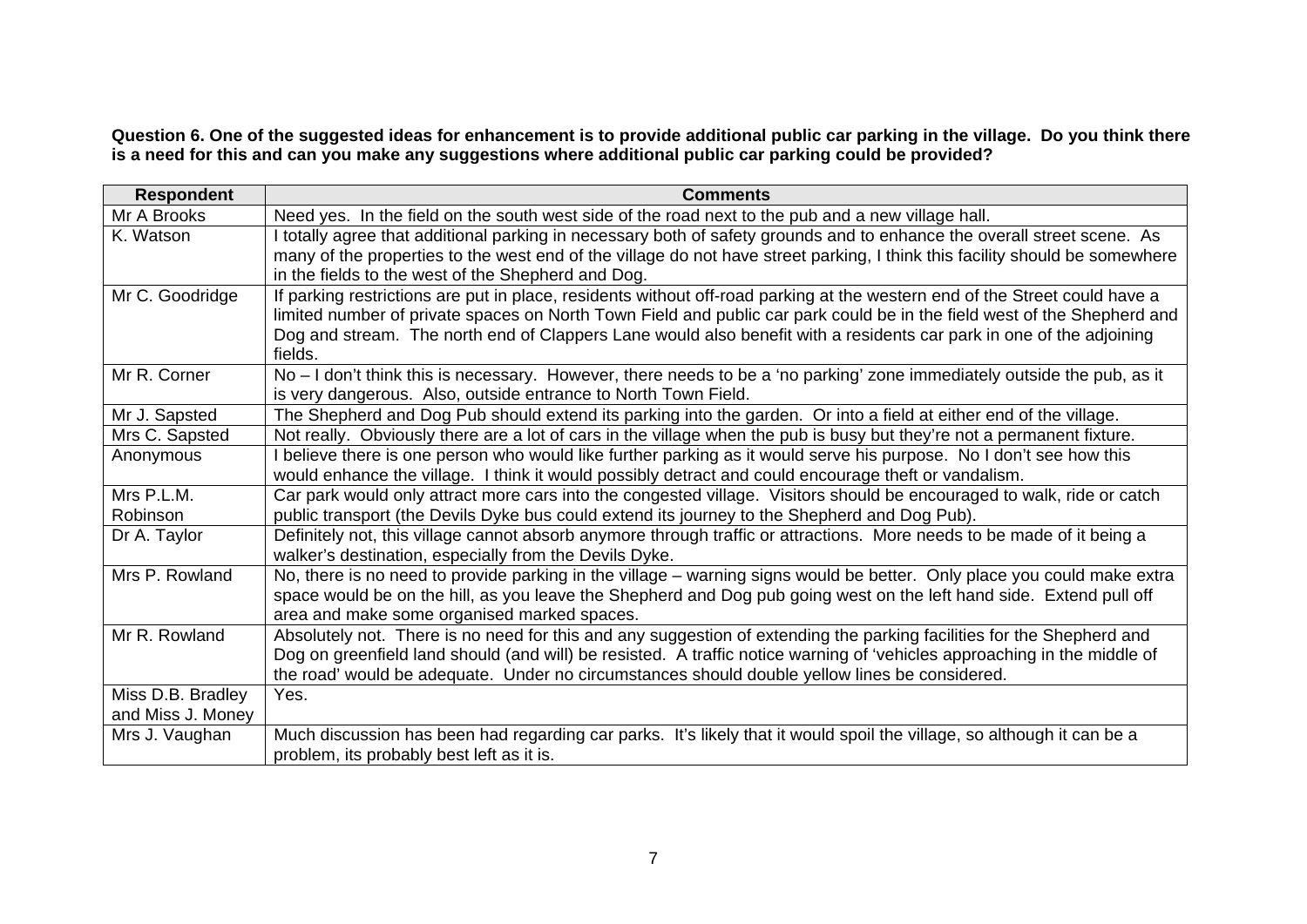# **Question 7. Any other comments?**

| <b>Respondent</b> | <b>Comments</b>                                                                                                             |
|-------------------|-----------------------------------------------------------------------------------------------------------------------------|
| Mr A Brooks       | Would like to see all extensions to houses stopped within the conservation area.                                            |
| K. Watson         | I have no issue with MSDC bins – far better to have these than the white bags of rubbish that can be town open by wild      |
|                   | life, scattering the rubbish. I believe that one has to look at conservation for the benefit of future generations and thus |
|                   | plan extremely carefully to maintain the unique character of the village.                                                   |
| Mr C. Goodridge   | Over development, including large extensions, and parked motor vehicles are destroying many villages. Not satellite         |
|                   | dishes and the odd wheely bin. Conservation and enforcement from the planning department would help maintain the            |
|                   | village's character. Who we are conserving it for - ourselves (residents), visitors or future generations?                  |
| Mr J. Sapsted     | Plastic windows and door frames do not enhance the village.                                                                 |
| Mrs C. Sapsted    | Stricter guidelines for planning applications (e.g. extentions which spoil its originality and do not enhance the beauty of |
|                   | the village). A prime example is the Nutshell, Stammers Hill.                                                               |
| Mrs P.L.M.        | The pre-historic sites down Clappers Lane, which is another good reason for it to be in the conservation area.              |
| Robinson          | If low cost housing is proved essential then this would be better in the north end of Clappers Lane/Holmbush Lane           |
|                   | where there is access too the bus route and it is out of view from the Devils Dyke.                                         |
| Dr A. Taylor      | It's attraction is the peace and the fact that it is not built up. These features must not be jeopardised.                  |
| Mrs P. Rowland    | Being a Parish Councillor it is very frustrating but it seems when we refuse a plan, MSDC pass it and if we say yes they    |
|                   | say no! They seem to take no notice and not sure why they even let us consider plans!                                       |
| Mr R. Rowland     | Fulking is a very special place. The decisions of the Parish Council should be given greater weight by MSDC when            |
|                   | considering planning applications.                                                                                          |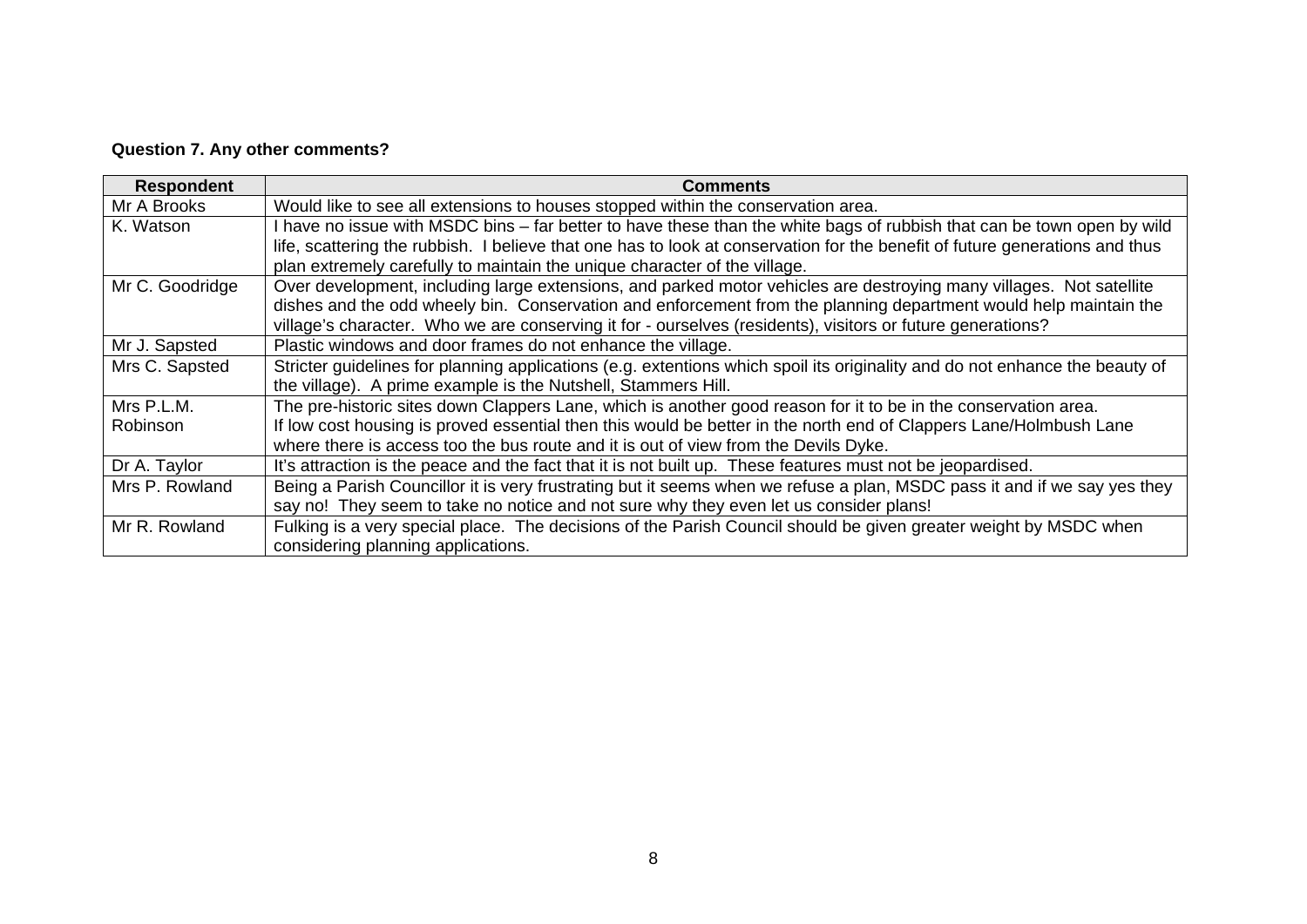### **MID SUSSEX DISTRICT COUNCIL OFFICER'S RESPONSE**

As can be seen, views were expressed on a wide range of issues relating not just to the conservation area but also to the parish as a whole. Where appropriate the Fulking Conservation Area Appraisal will take these comments into account.

The main areas of debate are considered in more detail below.

#### **Clappers Lane**

In addition to the extensions to the conservation area proposed in the draft Conservation Area Appraisal, a number of respondents have recommended other areas that they believe should be included. The most commonly suggested area is Clappers Lane. This is the second most important road in the village running northwards from the Street for just over 2km and for most of its length it marks the eastern boundary of the parish. The justification most commonly given for including Clappers Lane is due to the presence of several historic properties along its route, the most significant of which is a property now known as Cabbage Patch. This quaint cottage dates back at least to the seventeenth century and is Grade II listed. Some of the other buildings mentioned by respondents include Knowle House, Brook House, Rose House, Rose Cottage and some pre-war farm cottages.

The Clappers Lane area has now been subject to further research and site visits. The officers concluded however, that this area does not have the special architectural or historical value necessary for it to be included within a conservation area. Whilst there are undoubtedly a number of buildings of merit along Clappers Lane, there is not the concentration of these buildings that is found within the existing conservation area. For example, there is a terrace of fairly standard mid-twentieth century former council houses at the southern end of Clappers Lane, which whilst being perfectly acceptable, do not warrant additional protection in this way. Cabbage Patch is listed and receives all the protection that accompanies that designation and the whole of Clappers Lane falls within the Countryside Area of Development Restraint and the South Downs Area of Outstanding Natural Beauty and therefore receives considerable protection already. Consequently, the District Council does not support the inclusion of Clappers Lane.

#### **North Town Field**

The other area that several responded suggested should be included within the conservation area is North Town Field. This is the primary area of designated open space in Fulking and is located just outside the boundary of the conservation area adjacent to Old Thatch, on the north side of the Street. The field offers fine views north across the undulating countryside of the Low Weald towards the North Downs and contains a 'kickabout' area and children's play equipment. As some of the respondents have noted, this area performs a key role in the social life of the village and also sits 'on top' of the reservoir built as part of the village's unique water supply system at the end of the nineteenth century. The inclusion of the field is supported and it can be incorporated into the extension on the north side of the Street already proposed.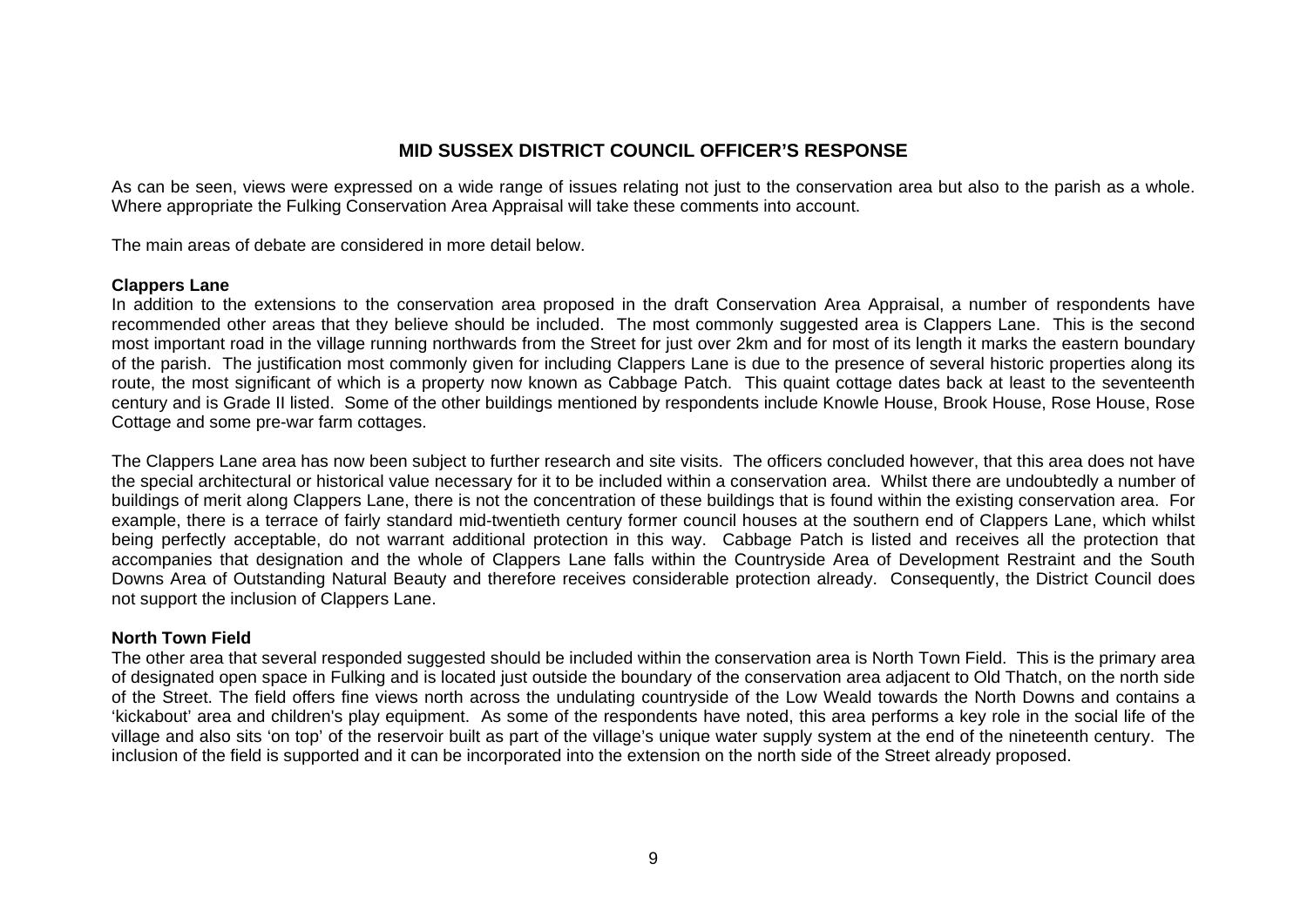#### **Including the whole village**

A number of respondents argued that the whole village should be included in the conservation area. Some went further and recommended that the surrounding area should be covered to protect the setting of the settlement. These suggestions were largely made in the belief that it would restrict (or prevent) further development. Whilst this concern is acknowledged, it misses the point of conservation area designation, which is to protect specific areas of special architectural or historic interest. If large areas of the district were covered in this way then it would diminish their effectiveness.

Moreover, the whole of the Fulking Parish, both the built-up area and the surrounding countryside, is already afforded significant protection under the planning system. The whole of the parish falls within the South Downs Area of Outstanding Natural Beauty (AONB), where the aim of conserving and enhancing the natural beauty of the landscape is the overall priority. All proposals for development within the AONB are subject to the most rigorous examination and only those that comply with this aim will be permitted.

#### **'Us and them'**

There is a wider issue linked to the call to extend the conservation area to cover the whole village, which is that some residents feel that there is a 'them and us' divide within the Parish, based on the conservation area boundary. Whilst not wishing to ignore this issue, it is not considered appropriate to tackle it through a conservation area appraisal, which is aimed at protecting areas of special architectural or historical value. If the concern is that those areas of the parish outside the conservation area receive less attention, then this could be alleviated if the Parish Council produce a Parish Plan and/or a Village Design Statement, both of which should cover the whole parish. The District Council can provide further advice if the Parish Council wish to pursue either of these options.

#### **Traffic and parking**

The number of vehicles passing through Fulking (and the conservation area) has been steadily increasing over the years although there has not been a corresponding improvement of the road network. This has created some problems for the village, particularly at weekends when the number and location of parked cars can make it dangerous for motorists, cyclists and pedestrians. Interestingly, quite diverging views were expressed relating to how the traffic and parking problems could be resolved, with some respondents even questioning whether there was a problem at all. Certainly, the sharp bends within the conservation area and the presence of parked cars (occasionally on the sharp bends!) does seem to act as a form of rudimentary traffic control. As there is no clear consensus regarding either restricting parking in some areas (possibly through the use of double yellow lines) or creating a new public car park, it does not seem appropriate for the Conservation Area Appraisal to promote a particular option or to consider this matter in any detail other than to say it would support any future work that aims to improve the streetscene.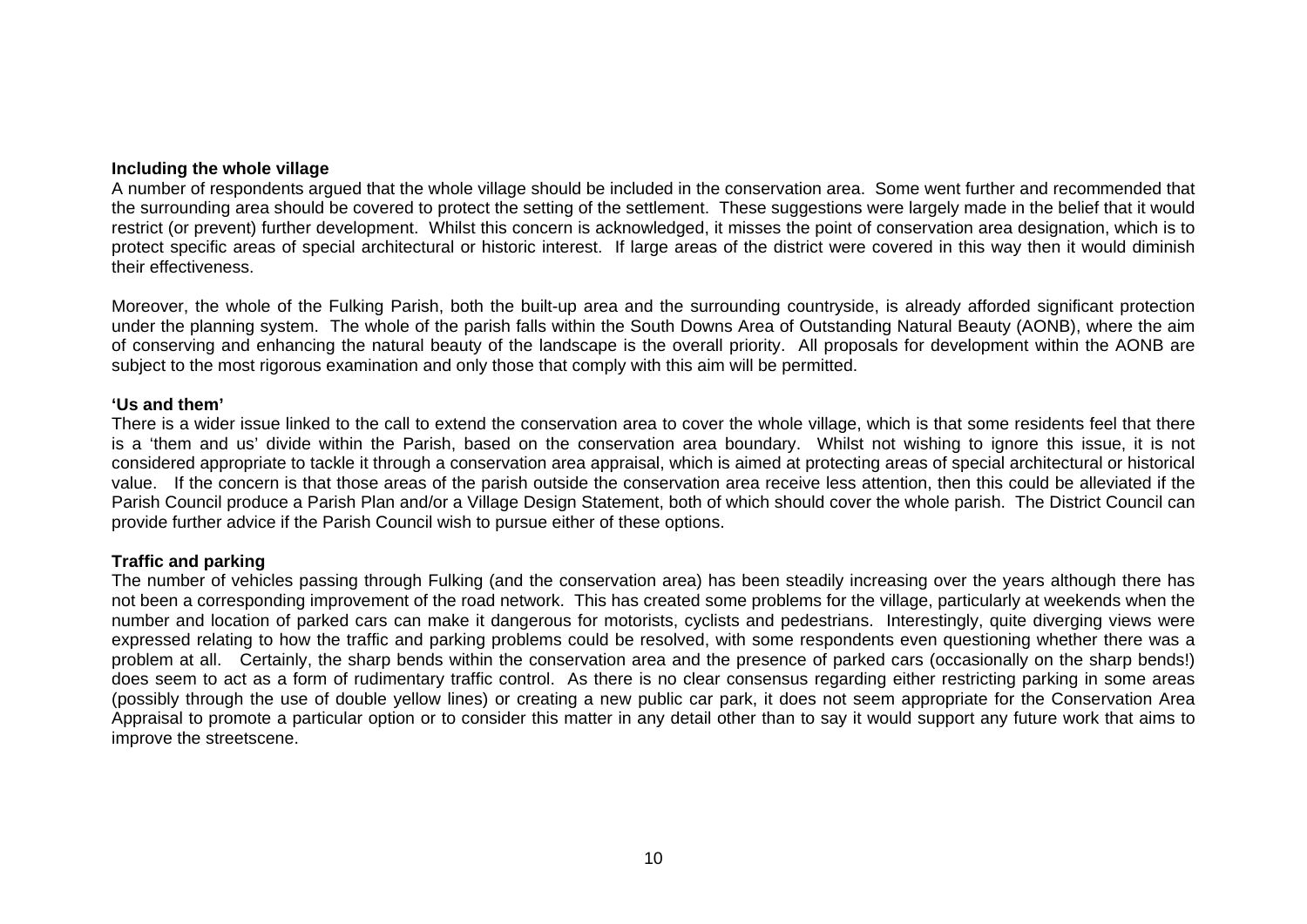A number of respondents refer to the need to improve the local bus service. There is a community bus that provides a limited service for Fulking residents on weekdays, however, one of the suggestions was that a bus service could be provided to enable 'day trippers' to visit the village at weekends without having to bring their cars. This seems to be a reasonable suggestion and the District Council would support efforts to pursue this idea.

#### **Extensions**

Without going into detail about specific proposals, there does seem to be some concern amongst residents about properties being extended. Whilst it would be unrealistic to expect residents within the conservation area not to look at ways of improving their properties, the planning process should ensure that where significant extensions are proposed that they are subject to due deliberation, including consideration of their impact on the conservation area or indeed, the existing building (especially listed buildings). Once adopted, the Fulking Conservation Area Appraisal will become a useful tool in considering applications because it will clearly identify what qualities make the area special and how these qualities can be preserved, and ideally enhanced.

Of particular concern to some residents, was that some extensions block the views of the South Downs to the south or the Low Weald to the north, both of which are important features of the conservation area. Again, the adopted conservation area appraisal should be a useful tool in the future because it will clearly identify what features contribute to making the Fulking Conservation Area unique and should be protected, such as the views.

#### **The Backway**

As part of the exhibition material it was proposed to include the public bridleway known locally as the Backway within the conservation area to reflect its historic significance - at one time it was an important thoroughfare through the village. The bridleway runs along the southern boundary of the conservation area but its condition is variable. In some sections it is quite overgrown, only allowing users to pass in single file, whereas in other sections it has been improved sufficiently to enable vehicular access. It was therefore suggested that as well including it within the conservation area, steps could be made to improve its surface.

The concern expressed at the public meeting and in some of the responses to the questionnaire was that including the Backway within the conservation area and then improving its surface would result in motor vehicles using it as an alternative to the Street. This was not the intention – officers felt that some improvements would allow the Backway to be more easily accessed by those forms of transport that are legally allowed to use public bridleways, such as walkers, cyclists and horse riders.

The Appraisal will make it clear that accessibility should be improved for those uses referred to above, whilst ensuring that cars and motorcycles cannot traverse along its entire length.